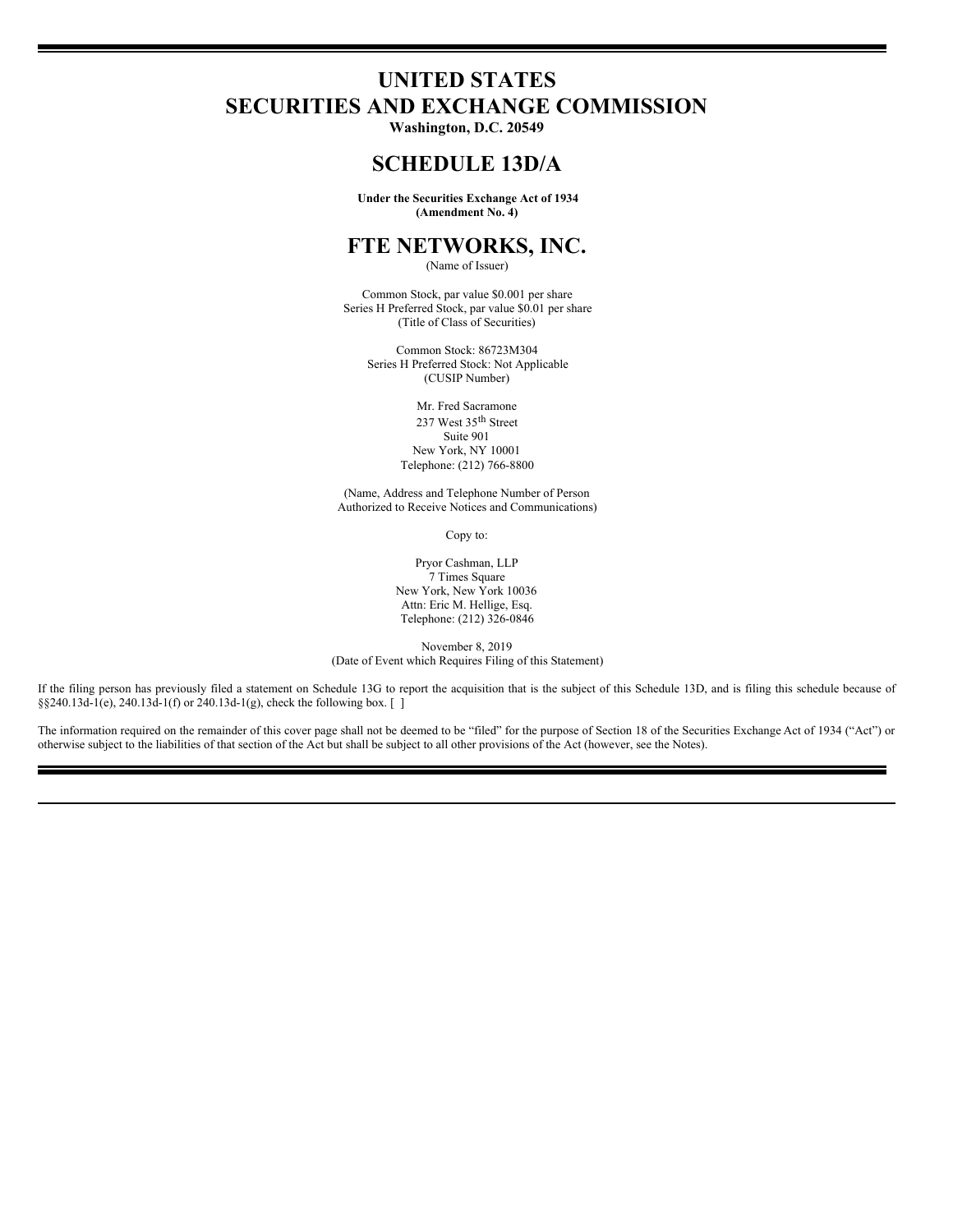| 1.                                        | Fred Sacramone                                                                                                                                                              |                | Names of Reporting Persons.<br>I.R.S. Identification Nos. of above persons (entities only).                                                                                                                                                                                            |
|-------------------------------------------|-----------------------------------------------------------------------------------------------------------------------------------------------------------------------------|----------------|----------------------------------------------------------------------------------------------------------------------------------------------------------------------------------------------------------------------------------------------------------------------------------------|
| 2.                                        |                                                                                                                                                                             |                | Check the Appropriate Box if a Member of a Group (See Instructions) N/A<br>$(a)$ $\lceil$ $\rceil$<br>$(b)$ []                                                                                                                                                                         |
| 3.                                        | SEC Use Only                                                                                                                                                                |                |                                                                                                                                                                                                                                                                                        |
| 4.                                        | Source of Funds (See Instructions)<br>$\overline{O}$                                                                                                                        |                |                                                                                                                                                                                                                                                                                        |
| 5.                                        | Check if Disclosure of Legal Proceedings Is Required Pursuant to Items $2(d)$ or $2(e)$<br>$\lceil$ $\rceil$                                                                |                |                                                                                                                                                                                                                                                                                        |
| 6.                                        | Citizenship or Place of Organization:<br><b>United States of America</b>                                                                                                    |                |                                                                                                                                                                                                                                                                                        |
| Number of                                 |                                                                                                                                                                             | 7.             | Sole Voting Power:<br>713,026 shares of Common Stock owned directly and beneficially by Mr. Sacramone.<br>33 shares of Series H Preferred Stock owned directly and beneficially by Mr. Sacramone, which represents 33% of the outstanding shares of Series H<br>Preferred Stock. $(1)$ |
| <b>Shares</b><br>Beneficially<br>Owned by |                                                                                                                                                                             | 8.             | Shared Voting Power:<br>$\Omega$                                                                                                                                                                                                                                                       |
| Each<br>Reporting<br>Person With          |                                                                                                                                                                             | 9 <sub>1</sub> | Sole Dispositive Power:<br>713,026 shares of Common Stock owned directly and beneficially by Mr. Sacramone.<br>33 shares of Series H Preferred Stock owned directly and beneficially by Mr. Sacramone. <sup>(1)</sup>                                                                  |
|                                           |                                                                                                                                                                             | 10.            | Shared Dispositive Power:<br>$\Omega$                                                                                                                                                                                                                                                  |
| 11.                                       | Aggregate Amount Beneficially Owned by Each Reporting Person:<br>713,026 shares of Common Stock.<br>33 shares of Series H Preferred Stock. <sup>(1)</sup>                   |                |                                                                                                                                                                                                                                                                                        |
| 12.                                       | Check if the Aggregate Amount in Row (11) Excludes Certain Shares (See Instructions)<br>$\lceil$ $\rceil$                                                                   |                |                                                                                                                                                                                                                                                                                        |
| 13.                                       | Percent of Class Represented by Amount in Row (11):<br>3.4% of the outstanding shares of Common Stock.*<br>33.0% of the outstanding shares of Series H Preferred Stock. (1) |                |                                                                                                                                                                                                                                                                                        |
| 14.                                       | Type of Reporting Person (See Instructions)<br>IN                                                                                                                           |                |                                                                                                                                                                                                                                                                                        |

### **\* Percentage calculated based on 20,865,262 shares of Common Stock outstanding as of October 14, 2019**.

(1) The Series H Preferred Stock entitles the holders, voting separately as a class, to vote 51% of the total number of votes cast by all classes of the Issuer's capital stock. The Series H Preferred Stock is perpetual, but is not convertible into Common Stock or redeemable and is not entitled to any distribution.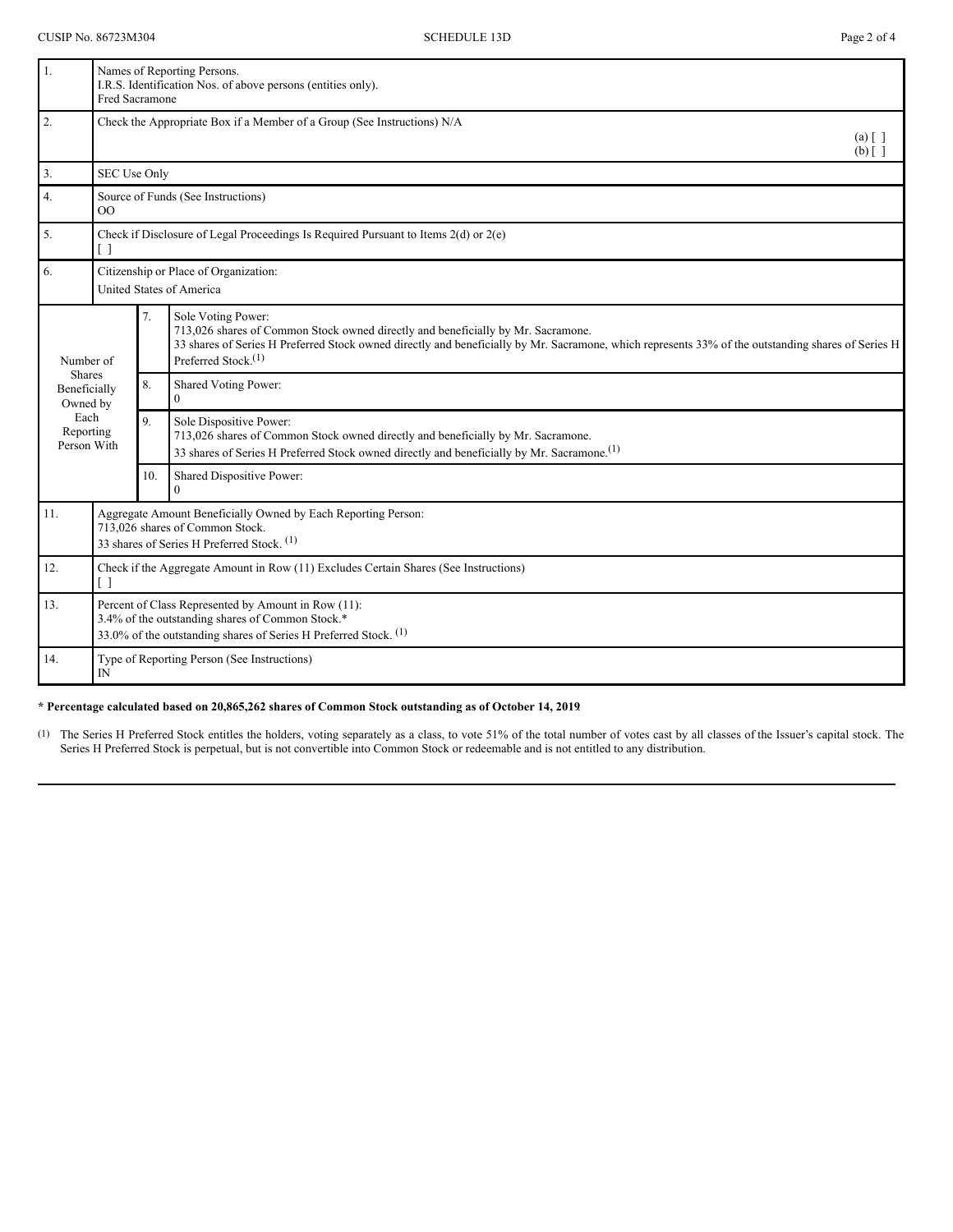#### **Item 4 of this Schedule 13D is amended to add the following:**

As previously reported, pursuant to an Agreement Regarding Debt and Series H Preferred Stock dated as of October 10, 2019 (the "Debt and Series H Agreement"), entered into between the Company, the Reporting Person and Brian McMahon, the Reporting Person agreed that the remaining indebtedness of the Company to the Reporting Person will automatically be released and discharged effective December 31, 2019 (the "Termination Date") unless both of the following conditions are satisfied on or before the Termination Date: (1) on or before November 10, 2019 (the "Applicable Date"), the Company enters into a business combination transaction that enables the Company's common stock to remain listed on the NYSE American stock exchange or the Company's common stock is then listed on any other U.S. national securities exchange; and (2) such business combination transaction is consummated on or before the Termination Date (a business combination transaction satisfying both such conditions being herein referred to as a "Qualified Business Combination"). In addition, the Reporting Person agreed to forebear from exercising any remedies against the Company and its affiliates in connection with such remaining indebtedness until the Termination Date.

On November 8, 2019, pursuant to the First Amendment to the Agreement Regarding Debt and Series H Preferred Stock dated as of November 8, 2019 (the "First Amendment") among the Company, the Reporting Person and Brian McMahon, each of the Reporting Person and Brian McMahon agreed to extend the Applicable Date from November 10, 2019 to December 31, 2019 and to extend the Termination Date from December 31, 2019 to February 28, 2020.

The foregoing description of First Amendment is not complete and is qualified in its entirety by reference to the full text of such agreement, which is filed as Exhibit 1 to this Amendment No. 4.

The Reporting Person does not have any plans or proposals which relate to, or could result in, any of the matters referred to in paragraphs (a) through (j) of Item 4 of Schedule 13D. The Reporting Person may, at any time and from time to time, review or reconsider its position and/or change his purpose and/or formulate plans or proposals with respect thereto.

#### **Item 7. Material to be Filed as Exhibits**

Sacramone and Brian McMahon.

| Exhibit<br>No. | <b>Description</b>                                                                                                                                   |
|----------------|------------------------------------------------------------------------------------------------------------------------------------------------------|
|                |                                                                                                                                                      |
|                | First Amendment to the Agreement Regarding Debt and Series H Preferred Stock, dated as of November 8, 2019, by and among FTE Networks, Inc. and Fred |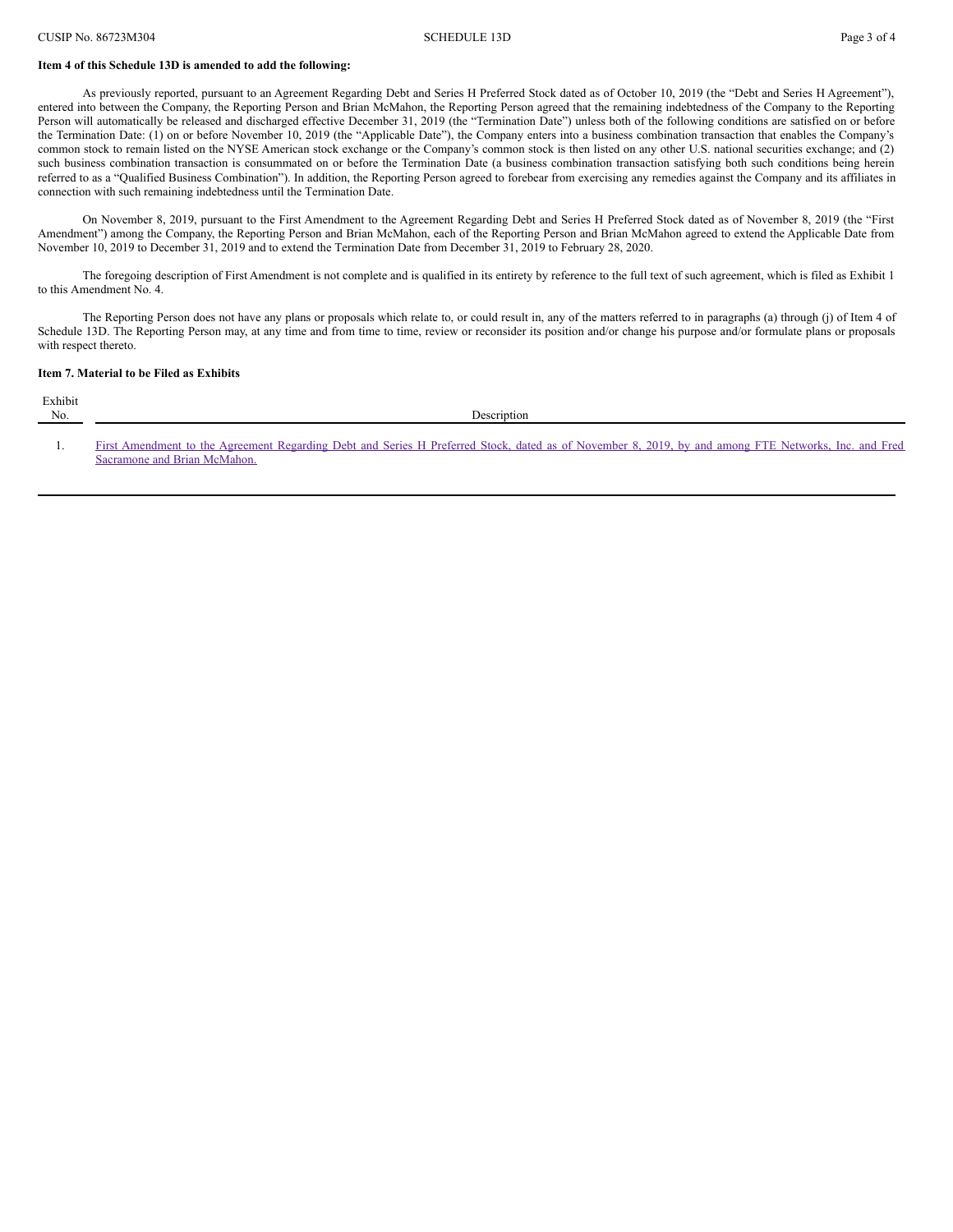### **SIGNATURE**

After reasonable inquiry and to the best of my knowledge and belief, I certify that the information set forth in this statement is true, complete and correct.

Date: November 21, 2019

*/s/ Fred Sacramone* Fred Sacramone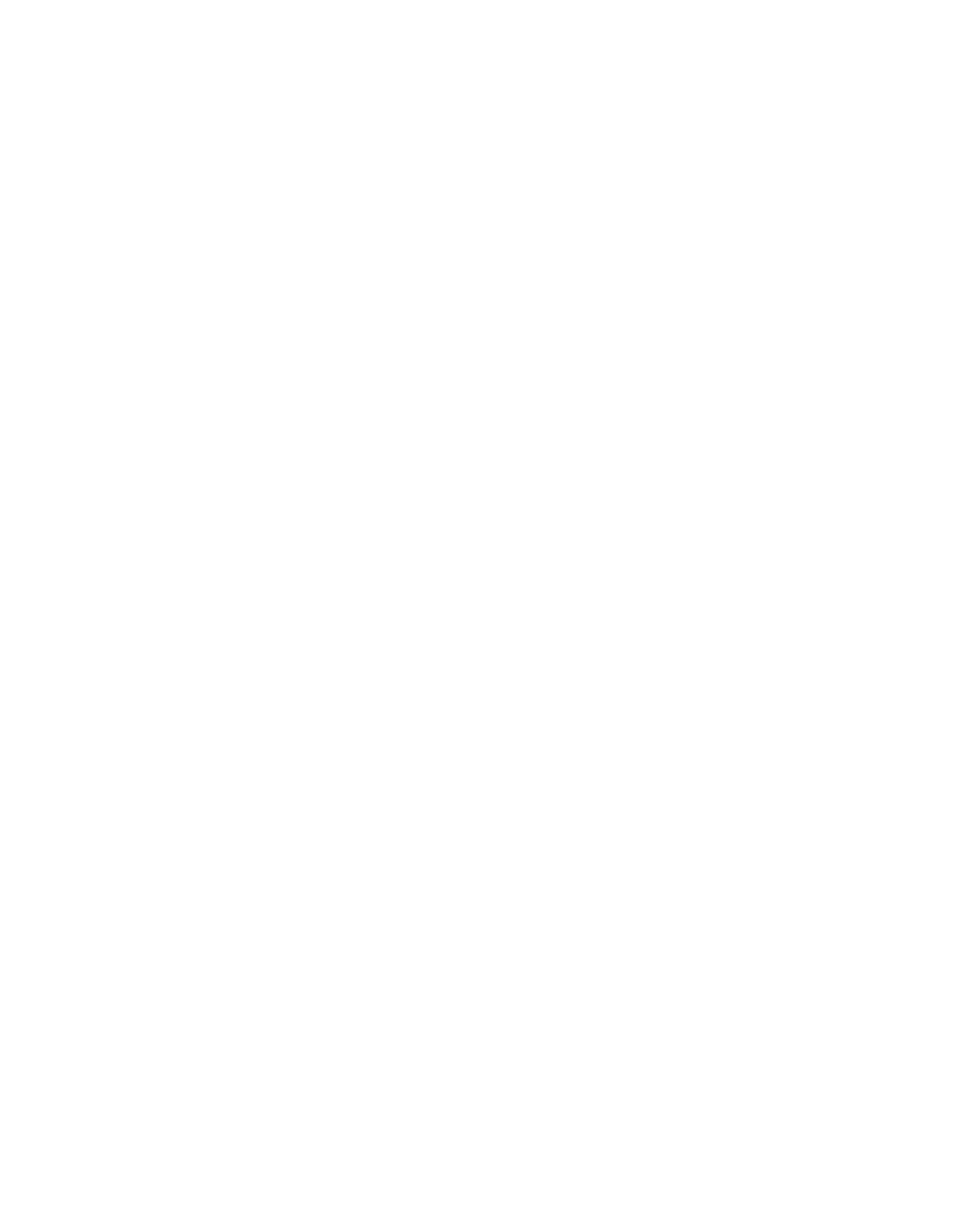#### **FIRST AMENDMENT TO THE AGREEMENT REGARDING DEBT AND SERIES H PREFERRED STOCK**

This First Amendment to the Agreement Regarding Debt and Series H Preferred Stock (this "**Amendment**"), dated as of November 8, 2019, is entered into by and among FTE Networks, Inc., a Nevada corporation (the "**Company**"), Fred Sacramone ("**Sacramone**") and Brian McMahon ("**McMahon**").

WHEREAS, the Company has accepted that certain Proposal For Surrender Of Collateral And Strict Foreclosure dated as of October 10, 2019 (the *Proposal*"), pursuant to which certain assets of the Company and the other credit parties thereto were foreclosed upon by Lateral Juscom Feeder LLC, a Delaware limited liability company, as the administrative agent, and the other lender parties under that certain Amended and Restated Credit Agreement, dated as of July 2, 2019;

WHEREAS, in connection with the transactions contemplated by the Proposal, the Company, Sacramone and McMahon entered into an Agreement Regarding Debt and Series H Preferred Stock dated October 10, 2019 (the "**Agreement**");

WHEREAS, the parties hereto deem it mutually beneficial to amend the Agreement in order to extend certain deadlines set forth in the Agreement, as reflected in this Amendment.

NOW, THEREFORE, in consideration of the mutual covenants herein contained and intending to be legally bound hereby, it is agreed as follows:

1. Amendments to Agreement. Section 2.3 of the Agreement is hereby amended as follows:

1.1. The reference to "November 10, 2019" in subsection (c) is hereby changed to "December 31, 2019".

1.2. The references to "December 31, 2019" in subsections (b) and (c) are hereby changed to "February 28, 2020".

2. Effect of Amendment. The parties to this Amendment hereby agree and acknowledge that except as provided in this Amendment, the Agreement shall remain in full force and effect and has not been modified or amended in any respect, it being the intention of the parties that this Amendment and the Agreement be read, construed and interpreted as one and the same instrument.

3. Miscellaneous. Sections 4.1 through 4.6 of the Agreement are applicable to this Amendment and are incorporated herein by reference.

4. Counterparts. This Amendment may be executed in any number of counterparts, each of which shall be deemed an original, but all of which together shall constitute one and the same instrument.

*[Signature page follows]*